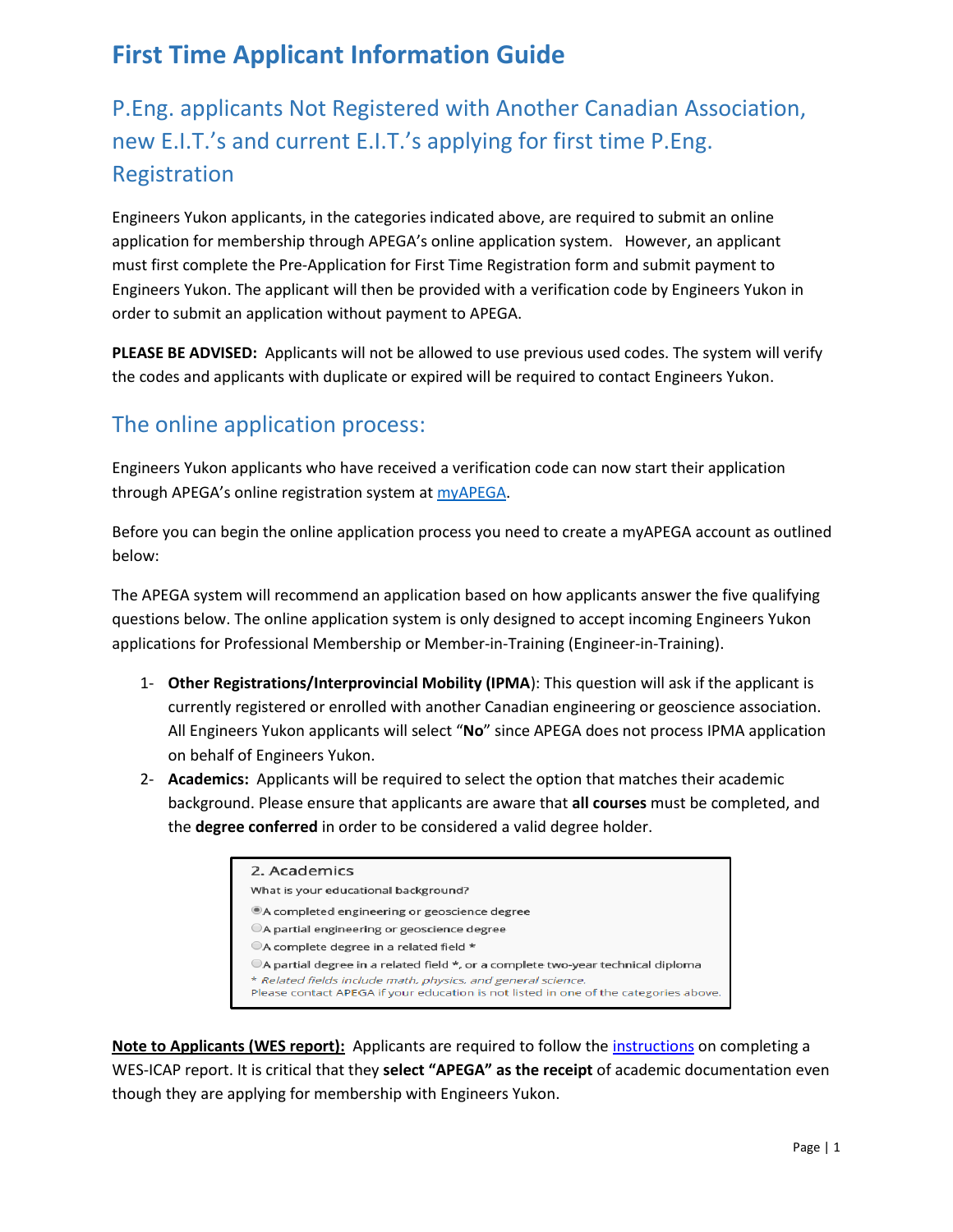3- **Experience**: Applicants will be required to identify the number of years of work experience gained to present.

| 3. Experience                             |
|-------------------------------------------|
| How many years of experience do you have? |
|                                           |
| $\bigcirc$ 1 or 2                         |
| R                                         |
| 94 or more                                |

4- **Citizenship**: All applicants will be promoted to identify their residency status. Please note: APEGA has a separate category of membership for Non-Resident members. Engineers Yukon does not therefore answering "No" will not affect your application.



5- **Organization:** Applicants will be asked to select which Association (NAPEG, Engineers Yukon or APEGA) they wish to apply for. Applicants must choose Engineers Yukon from menu.

Association of Professional Engineers and Geoscientists of Alberta **Engineers Yukon** Northwest Territories and Nunavut Association of Professional Engineers and Geoscientists

**Verification Code Entry:** Once the applicant has selected Engineers Yukon, they will be promoted to enter the Verification Code provided by Engineers Yukon Staff.

| <b>Engineers Yukon</b>                                     |  |
|------------------------------------------------------------|--|
| Please enter in your verification code for Engineers Yukon |  |

**Result:** Upon hitting "Submit", the system will display a window telling the Engineers Yukon applicants what application type they are potentially qualified for. Please ensure the application type is correct before continuing with your application.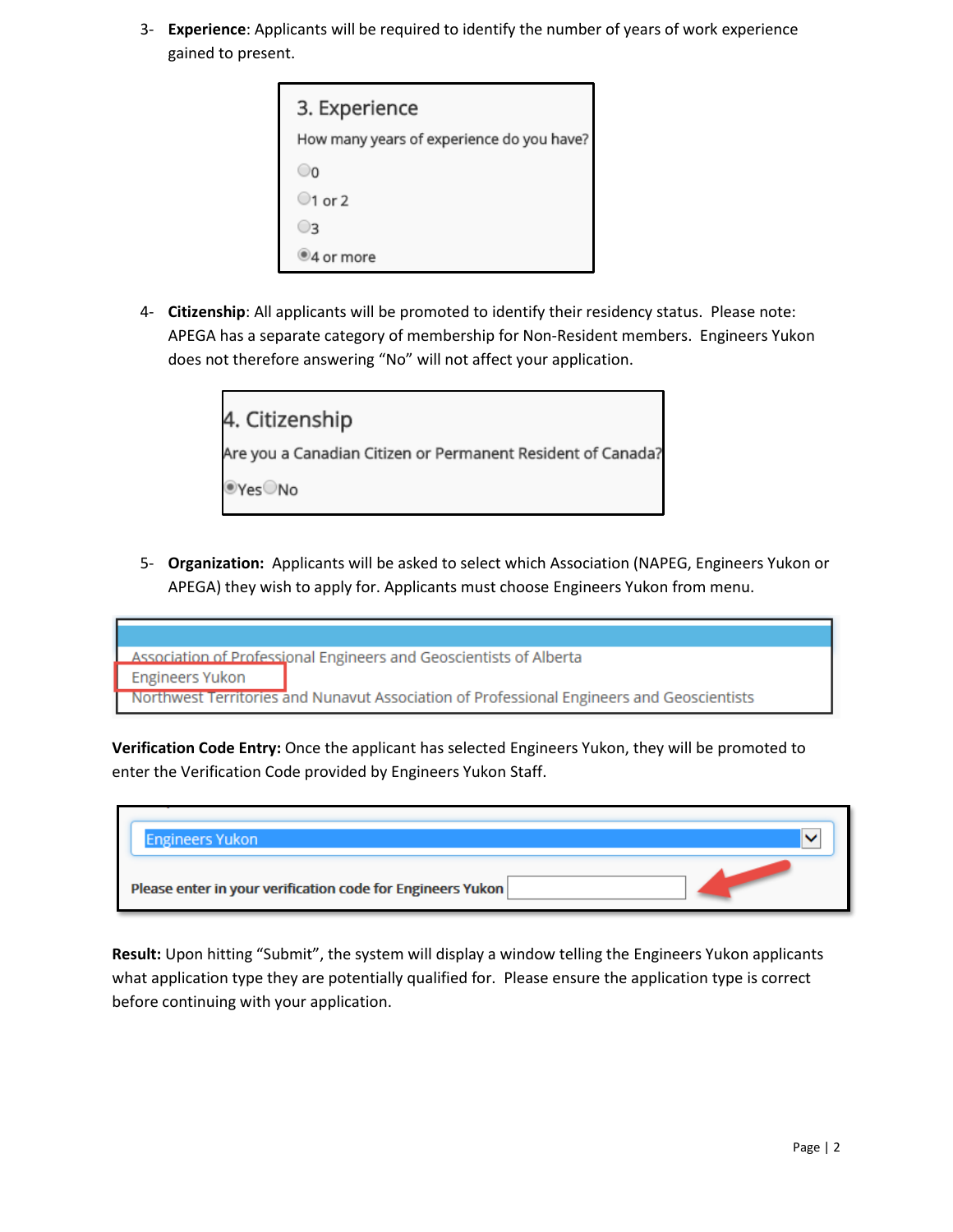1. Go to<https://www.apega.ca/portal-login> to create an account.

| User ID                  |                                       |
|--------------------------|---------------------------------------|
| Password<br>             |                                       |
|                          | Log in                                |
|                          | Forgot Password?                      |
|                          | <b>Create a myAPEGA Account</b>       |
| Are you new to<br>APEGA? | Are you a COO for a<br>Permit Holder? |
| Create an Account        | <b>Create an Account</b>              |

2. Fill in the info, Click the checkbox and create the account:

|                       | <b>Create a myAPEGA Account</b>                                                                                                                                                                                                                                                    |
|-----------------------|------------------------------------------------------------------------------------------------------------------------------------------------------------------------------------------------------------------------------------------------------------------------------------|
| at 1-800-661-7020.    | If you are a current or former member of APEGA, log in using your<br>member ID or email on file. Once logged in, you can start a new<br>application if required. If you need help accessing your account, call APEGA<br>Use this form if you need to create a new myAPEGA account. |
| First Name            |                                                                                                                                                                                                                                                                                    |
| Last Name             |                                                                                                                                                                                                                                                                                    |
| Primary Email Address | By creating this account, I confirm that the above information is<br>correct and that I understand that APEGA will collect, use and<br>disclose my personal information in accordance with APEGA's<br>Privacy Policy.                                                              |
| Confirm Email Address | <b>Create myAPEGA Account</b>                                                                                                                                                                                                                                                      |
| Create New Password   |                                                                                                                                                                                                                                                                                    |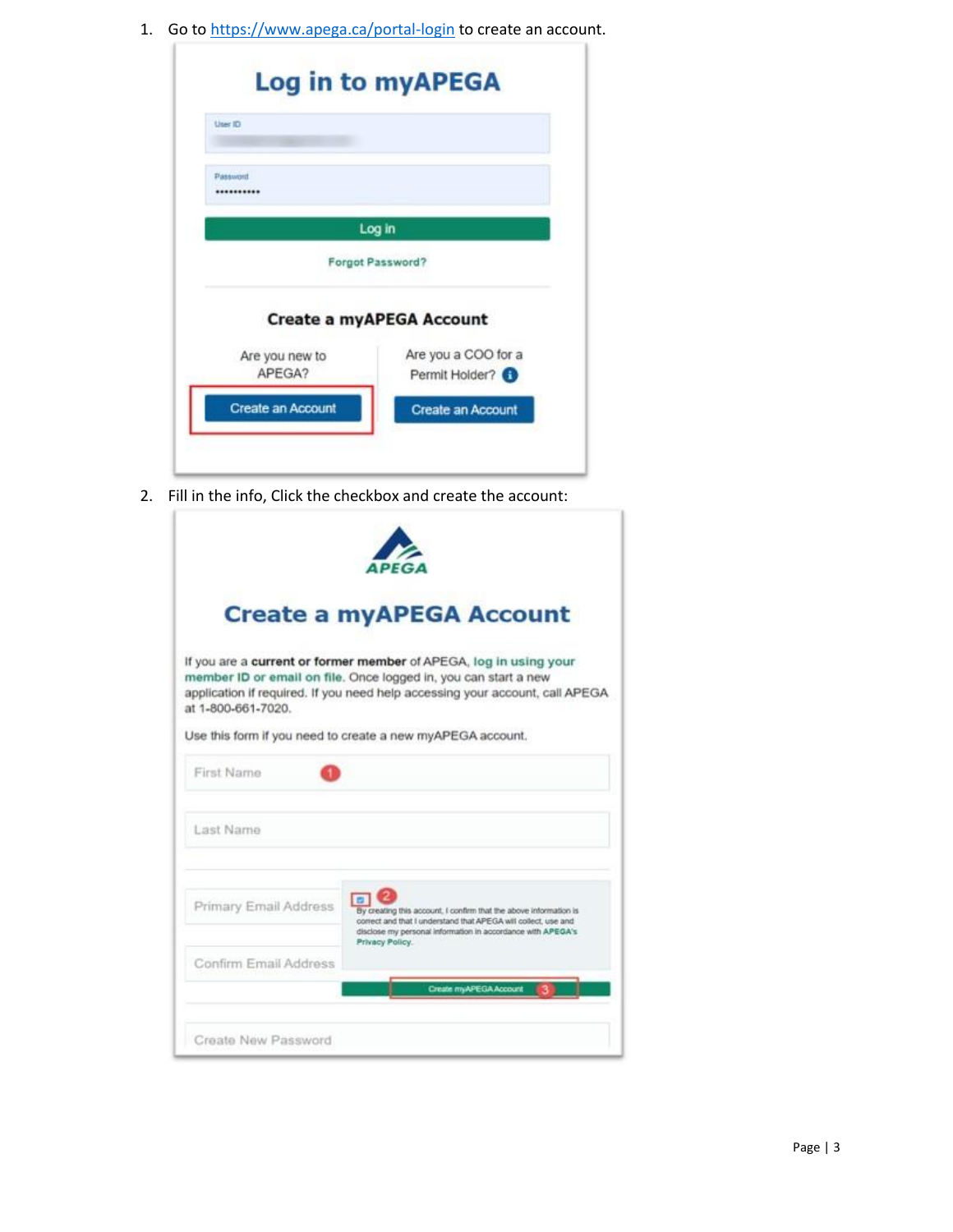3. Returning members can go to the same link, but simply login:

| User ID                  |                                 |
|--------------------------|---------------------------------|
| Password                 |                                 |
|                          |                                 |
|                          | Log in                          |
|                          | Forgot Password?                |
|                          | <b>Create a myAPEGA Account</b> |
| Are you new to           | Are you a COO for a             |
| APEGA?                   | Permit Holder?                  |
| <b>Create an Account</b> | <b>Create an Account</b>        |

4. After creating a myAPEGA account, this is the dashboard view before starting an application:<br>Member and Permit Directories | Events | News | Publications | Contact Us | 7 Portal Logout

| APEG                                                                                                 |                                       | $\frac{\partial}{\partial \lambda} \partial \lambda$                                                                                                                                                          | $\mathbb{R}$      | $\overline{\mathbf{a}}$ | LastName                  |              |
|------------------------------------------------------------------------------------------------------|---------------------------------------|---------------------------------------------------------------------------------------------------------------------------------------------------------------------------------------------------------------|-------------------|-------------------------|---------------------------|--------------|
| <b>Dashboard</b>                                                                                     | <b>Finance Centre</b><br>$\checkmark$ | <b>Exams</b><br>$\checkmark$                                                                                                                                                                                  | <b>Membership</b> | $\checkmark$            | <b>Practice Standards</b> | $\checkmark$ |
| Dashboard<br><b>My Dashboard</b><br><b>Actions to Complete</b><br>$\bf{0}$                           |                                       |                                                                                                                                                                                                               |                   |                         |                           | +            |
| $\mathbf{a}$<br>LastName<br><b>Primary Email Address</b><br>@company.com<br><b>Update My Profile</b> | Roles<br>No Additional Roles          | <b>Quick Links</b><br><b>About APEGA</b><br><b>Contact APEGA</b><br><b>Events &amp; Professional</b><br><b>Development Calendar</b><br><b>Practice Standards &amp;</b><br>Guidelines<br><b>Reinstatements</b> |                   |                         |                           |              |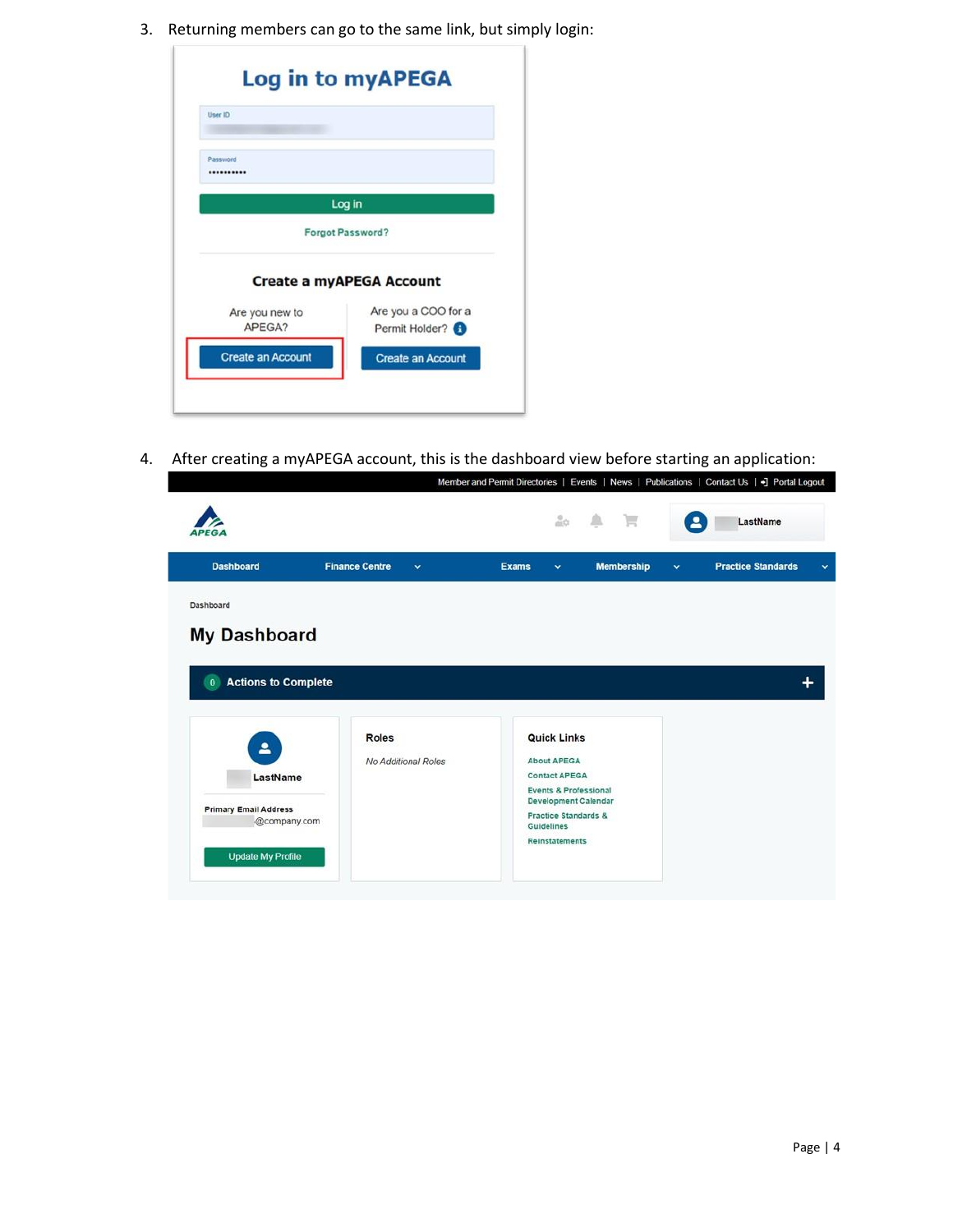After creating an account in  $m$ yAPEGA, log in to start the application.

1. Click the **Membership** tab and select **Become a Member**

|                                                                                           |                                       |                                                                                                                                                                                             |                   |                     | Member and Permit Directories   Events   News   Publications   Contact Us   - ] Portal Logout |
|-------------------------------------------------------------------------------------------|---------------------------------------|---------------------------------------------------------------------------------------------------------------------------------------------------------------------------------------------|-------------------|---------------------|-----------------------------------------------------------------------------------------------|
| <b>PEGA</b>                                                                               |                                       | $rac{0}{40}$                                                                                                                                                                                | ■ 一               | ≗                   | LastName                                                                                      |
| <b>Dashboard</b>                                                                          | <b>Finance Centre</b><br>$\checkmark$ | <b>Exams</b><br>v                                                                                                                                                                           | <b>Membership</b> | $\hat{\phantom{a}}$ | <b>Practice Standards</b><br>$\checkmark$                                                     |
| Dashboard                                                                                 |                                       |                                                                                                                                                                                             | Become a Member   |                     |                                                                                               |
| <b>My Dashboard</b>                                                                       |                                       |                                                                                                                                                                                             |                   |                     |                                                                                               |
| <b>Actions to Complete</b><br>$\bf{0}$                                                    |                                       |                                                                                                                                                                                             |                   |                     |                                                                                               |
| 2<br>LastName<br><b>Primary Email Address</b><br>@company.com<br><b>Update My Profile</b> | Roles<br>No Additional Roles          | <b>Quick Links</b><br><b>About APEGA</b><br><b>Contact APEGA</b><br>Events & Professional<br>Development Calendar<br><b>Practice Standards &amp;</b><br>Guidelines<br><b>Reinstatements</b> |                   |                     |                                                                                               |

2. Click the **Determine Your Application Type** link

| Non-Practicing<br>$\frac{1}{2}$<br><b>Type: Non-Member</b><br><b>APEGA</b><br>Home Menu<br>Application Information<br>Determine Your Application Type<br>٠<br>٠<br><b>Application Information</b><br>$\ddot{\phantom{1}}$<br><b>Exit</b> | $\rightarrow$ C | members.apega.ca/?_ga=2.24293178.120984913.1623764238-1253930536.1621 members.apega.ca/ |  |
|------------------------------------------------------------------------------------------------------------------------------------------------------------------------------------------------------------------------------------------|-----------------|-----------------------------------------------------------------------------------------|--|
|                                                                                                                                                                                                                                          |                 |                                                                                         |  |
|                                                                                                                                                                                                                                          |                 |                                                                                         |  |
|                                                                                                                                                                                                                                          |                 |                                                                                         |  |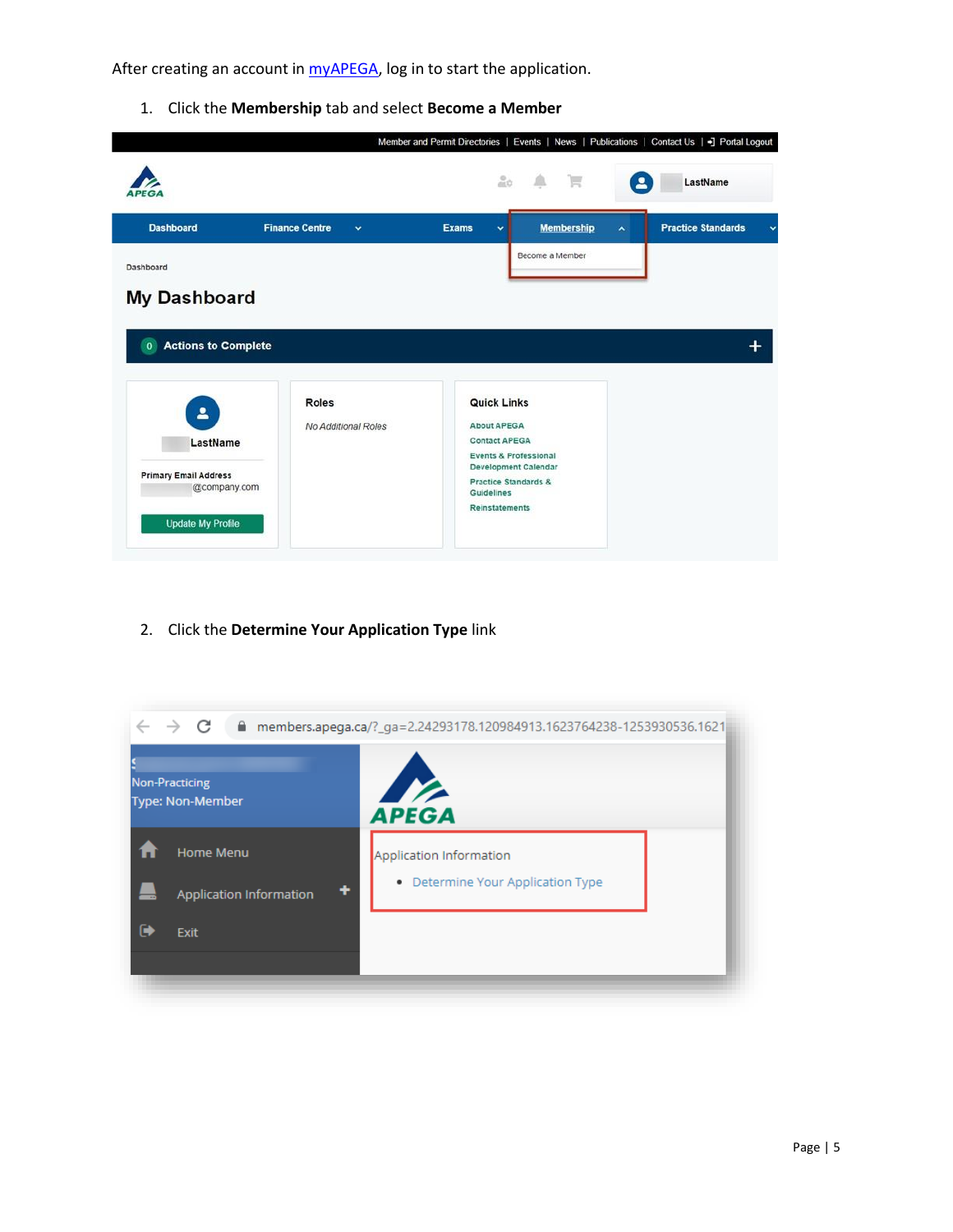### 3. Complete the **5 questions** taking special consideration for questions 2, 3 and 5:

- a. *Academic Section*: Click the radio button that applies: 'A completed engineering degree'
- b. *Experience Section*: If applying for P.Eng. membership you must select '4 or more' and if applying for E.I.T. membership you must select '0 or 1 or 2 or 3'
- c. *Organization* Section: Select 'Engineers Yukon' from the dropdown menu

## Determine Your Application Type

Please answer the following questions to determine your Application Type for membership:

1. Other Registrations

Are you applying for an Inter-provincial Mobility application (currently enrolled as a Member-in-Training (MIT) or registered as a Professional Member in a Canadian territory or province) and wish to work in Alberta for any duration by obtaining the same class of membership?

OYesONo

#### 2. Academics

#### What is your educational background?

OA completed engineering or geoscience degree

OA partial engineering or geoscience degree

OA complete degree in a related field \*

OA partial degree in a related field \*, or a complete two-year technical diploma

\* Related fields include math, physics, and general science. Please contact APEGA if your education is not listed in one of the categories above.

#### 3. Experience

How many years of experience do you have?

 $\infty$  $O1$  or  $2$ 

 $O3$ 

O4 or more

Note: If you want to claim post-graduate experience credit, please include that time in your total experience; if you have 3 years of work experience plus 1 year of post-graduate experience, select 4 or more. See Post Graduate Academic Studies Experience Credit for more information.

#### 4. Citizenship

Are you a Canadian Citizen or Permanent Resident of Canada?

OYesONo

#### 5. Organization

Please select the organization you would like to apply for (if you are enrolled as a Member-in-Training (MIT) or registered as a Professional Member in a Canadian territory or province and wish to work in Alberta for any duration by obtaining the same class of membership, please select "Association of Professional Engineers and Geoscientists of Alberta" from dropdown menu).

 $\check{~}$ 

Declaration

- . I declare that all the above statements are complete and correct to the best of my knowledge and belief.
- . I agree to file additional information in support of my application for membership . I understand that a false statement or misrepresentation may disqualify me for registration



4. Selecting the organization 'Engineers Yukon' in step 5 will open the verification code box so that you can enter the code you have been given

| 5. Organization                                            |                                                                                                                                                                                                                                                                                                                                                                                      |  |
|------------------------------------------------------------|--------------------------------------------------------------------------------------------------------------------------------------------------------------------------------------------------------------------------------------------------------------------------------------------------------------------------------------------------------------------------------------|--|
| menu).                                                     | Please select the organization you would like to apply for (If you are enrolled as a Member-in-Training (MIT) or registered as a Professional Member in a Canadian territory or province and<br>wish to work in Alberta for any duration by obtaining the same class of membership, please select "Association of Professional Engineers and Geoscientists of Alberta" from dropdown |  |
| Engineers Yukon                                            | $\checkmark$                                                                                                                                                                                                                                                                                                                                                                         |  |
| Please enter in your verification code for Engineers Yukon |                                                                                                                                                                                                                                                                                                                                                                                      |  |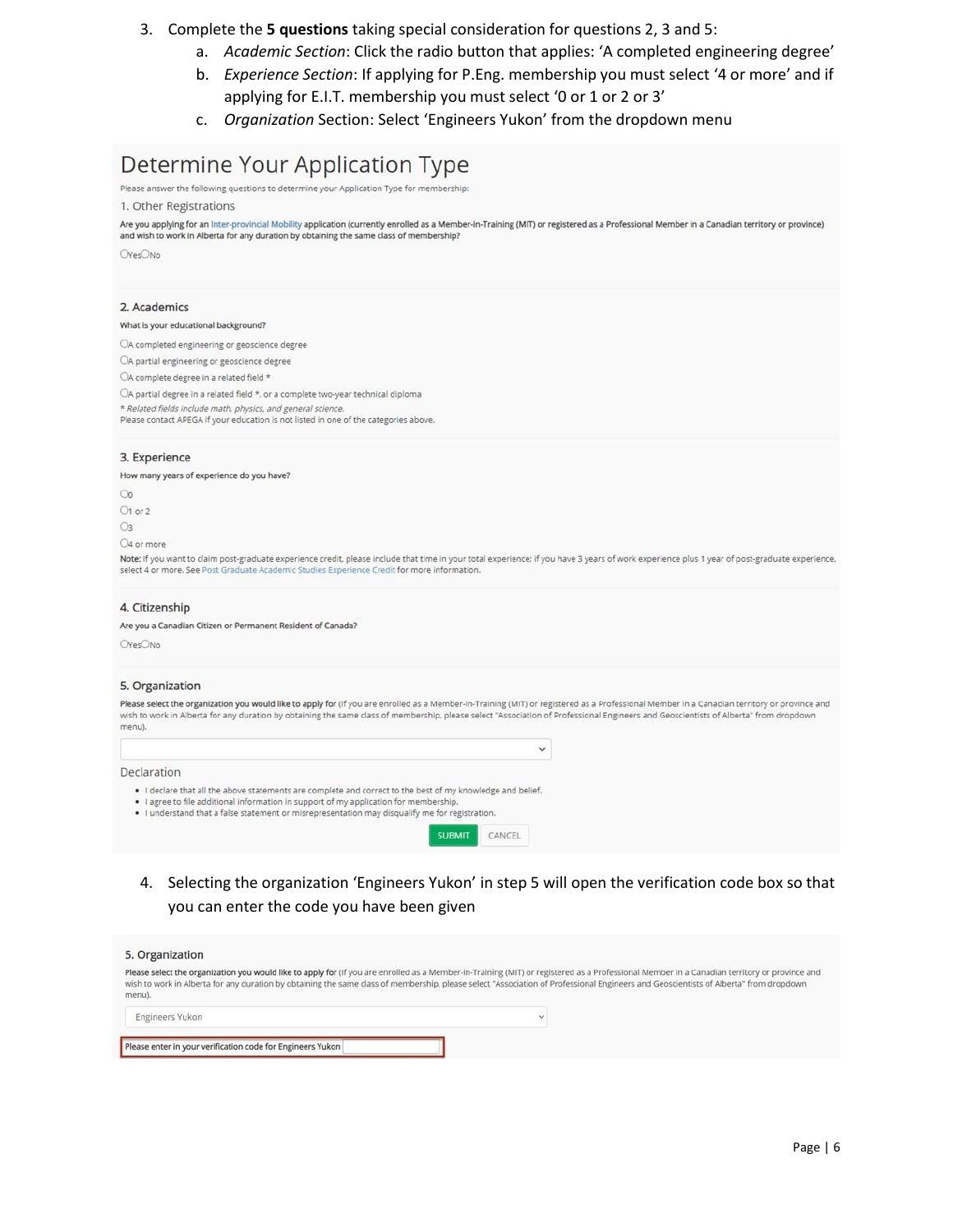### 5. Clicking **Submit** will take you to the instruction page

| Application Instructions                                                                                                                                                                                                                                          |                                                                                                                                                                                                                                                                                                                                                                                                                                                                                                                                                                                                                                                                                                                                                                                                                                                                                                                                                                                            |
|-------------------------------------------------------------------------------------------------------------------------------------------------------------------------------------------------------------------------------------------------------------------|--------------------------------------------------------------------------------------------------------------------------------------------------------------------------------------------------------------------------------------------------------------------------------------------------------------------------------------------------------------------------------------------------------------------------------------------------------------------------------------------------------------------------------------------------------------------------------------------------------------------------------------------------------------------------------------------------------------------------------------------------------------------------------------------------------------------------------------------------------------------------------------------------------------------------------------------------------------------------------------------|
| PROFESSIONAL MEMBER                                                                                                                                                                                                                                               |                                                                                                                                                                                                                                                                                                                                                                                                                                                                                                                                                                                                                                                                                                                                                                                                                                                                                                                                                                                            |
| You are eligible to apply as a Professional Member with APEGA.<br>Please have the following information ready prior to starting your online application:                                                                                                          |                                                                                                                                                                                                                                                                                                                                                                                                                                                                                                                                                                                                                                                                                                                                                                                                                                                                                                                                                                                            |
| . Your payment information (non-NAPEG & Engineers Yukon ONLY)<br>. All of your degree information (name of institute, degree title, year started, and year of graduation)                                                                                         | . Names and contact information for all the people who you will be using to reference your work history and experience                                                                                                                                                                                                                                                                                                                                                                                                                                                                                                                                                                                                                                                                                                                                                                                                                                                                     |
| APPLICATION INSTRUCTIONS                                                                                                                                                                                                                                          |                                                                                                                                                                                                                                                                                                                                                                                                                                                                                                                                                                                                                                                                                                                                                                                                                                                                                                                                                                                            |
| cheque, debit or cash payments but paying this way will DELAY the processing of your application.<br>has served as payment).<br>. If you do not submit your completed online application within 90 days, your application will be withdrawn.<br>your application. | . Payment is required in order to complete this online application. Visa, MasterCard and American Express credit card or pre-paid credit card are accepted. APEGA will also accept<br>. Please do not send your payment before you have submitted your application (if you are applying to NAPEG or Engineers Yukon, the verification code entered in the previous step<br>. If you do not finish your online application in one sitting, you may save the contents of your application and log back in at a later date.<br>. If you do not complete and save your current page within 15 minutes, your session will expire and you will lose the contents of that page.<br>. You will have an opportunity to preview your completed online application before clicking the final Submit button.<br>. After submitting your application, you will have 90 days to submit ALL documentation you identified in the form(s). Failure to do so will result in the non-refundable withdrawal of |
|                                                                                                                                                                                                                                                                   | Please click the button below to select your application category and discipline.                                                                                                                                                                                                                                                                                                                                                                                                                                                                                                                                                                                                                                                                                                                                                                                                                                                                                                          |
|                                                                                                                                                                                                                                                                   | Please ensure that you have the correct application type as application fees will not be refunded for an erroneous application submission.                                                                                                                                                                                                                                                                                                                                                                                                                                                                                                                                                                                                                                                                                                                                                                                                                                                 |
|                                                                                                                                                                                                                                                                   | Continue to Select Category & Discipline<br>$<$ Go Back                                                                                                                                                                                                                                                                                                                                                                                                                                                                                                                                                                                                                                                                                                                                                                                                                                                                                                                                    |

6. After clicking Continue to Select Category & Discipline, you will be taken to the application category and discipline page where you need to:

i) use the application types dropdown to select your application type (only available types will show) if not already showing

- ii) choose the application category "engineering"
- iii) once the application category is selected, the discipline dropdown will
- enable you to choose your discipline of practice

| Application Type * | Application Category *                                                                                               | Discipline *                                                                                                                                                                        |
|--------------------|----------------------------------------------------------------------------------------------------------------------|-------------------------------------------------------------------------------------------------------------------------------------------------------------------------------------|
| Member-In-Training | Engineering<br>$\checkmark$                                                                                          | Agric/Biosys/Biores Engineering<br>$\checkmark$                                                                                                                                     |
|                    |                                                                                                                      |                                                                                                                                                                                     |
| Consent            |                                                                                                                      |                                                                                                                                                                                     |
|                    |                                                                                                                      |                                                                                                                                                                                     |
|                    |                                                                                                                      | I have read the APEGA website and both understand and meet the requirements indicated for myh application type. If I fail to meet these requirements and wish to change my          |
|                    |                                                                                                                      | application type, or withdraw my current application until a later date, I acknowledge that my application fee is non-refundable.                                                   |
|                    | I grant permission for my personal information to be stored in the APEGA database.                                   |                                                                                                                                                                                     |
|                    |                                                                                                                      | I hereby grant consent to APEGA to release electronically any information or records relevant to the application process to such individuals as may be required for the progression |
|                    | or consideration of my application which consent is given with knowledge of the Personal Information Protection Act. |                                                                                                                                                                                     |
|                    |                                                                                                                      |                                                                                                                                                                                     |
|                    | □ lagree                                                                                                             |                                                                                                                                                                                     |
|                    |                                                                                                                      |                                                                                                                                                                                     |
|                    | please refer to our website at http://www.apega.ca/privacy.html.                                                     | APEGA adheres to the privacy standards under PIPA regarding collection, use, disclosure, and retention of personal information. For a description of APEGA's Privacy Policy,        |
|                    | You will be emailed a confirmation to the email address specified above.                                             |                                                                                                                                                                                     |
|                    | payment.                                                                                                             | In order to continue with your application for membership, you need to log in to the Member Self Service Center and provide your background information and application fee         |
|                    |                                                                                                                      |                                                                                                                                                                                     |
|                    |                                                                                                                      |                                                                                                                                                                                     |
|                    |                                                                                                                      |                                                                                                                                                                                     |

7. After clicking Start your Application please ensure you complete all sections of your application as they appear. If you do not finish your application in one sitting you may save the contents of your application and log back in at a later date.